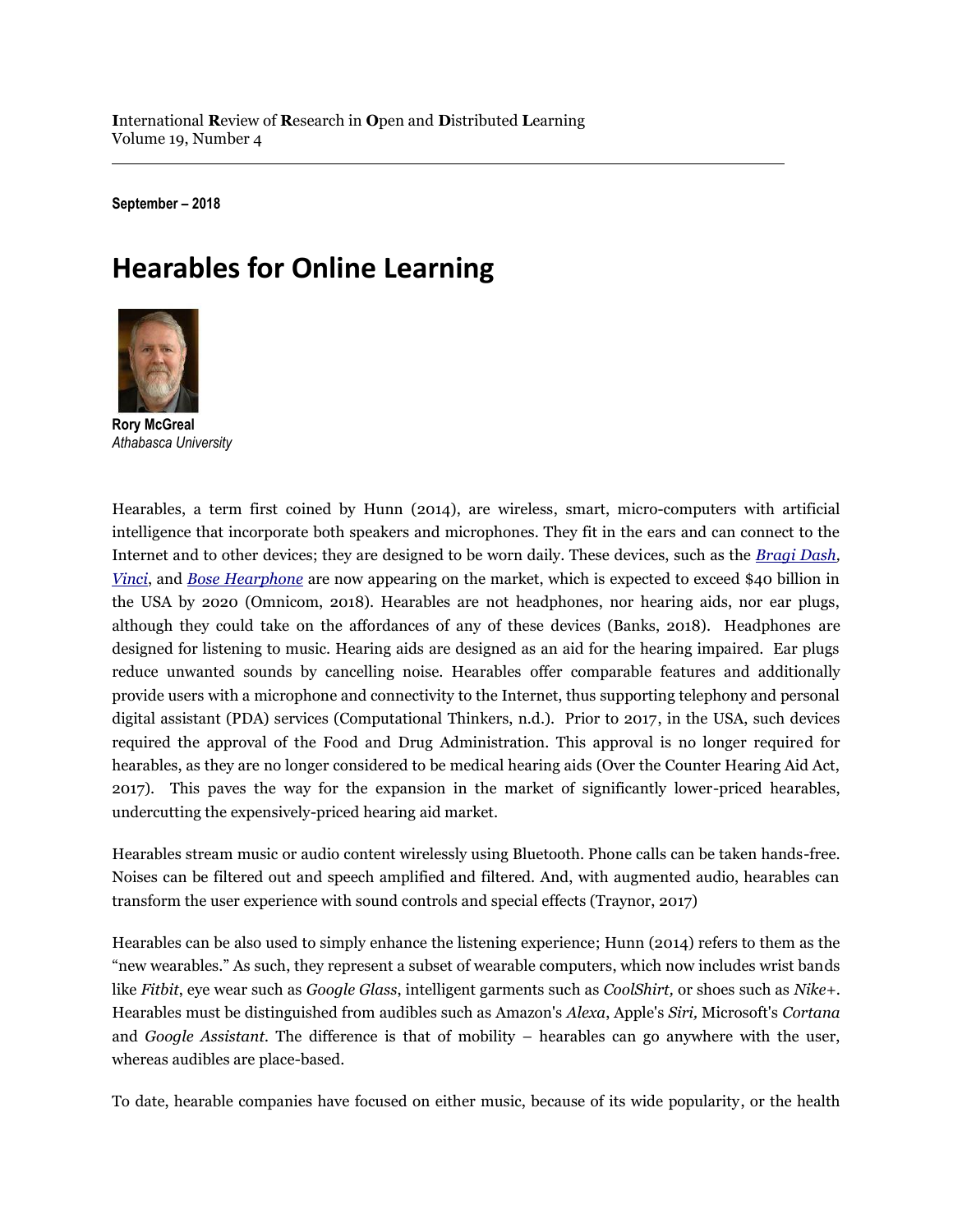and sports markets, because of the devices' ability to monitor and track body performance such as the heart-rate, energy, oxygen saturation, etc., or physical activity such as, speed, time, counting steps, etc. The ear is one of the best places to accurately measure biometrics and physical activities. In addition, the newest hearables can now provide as-needed advice on request by users. A PDA can instantly access various web applications, such as news and weather reports or route planning. Another form of specialised hearables are the earphone language translators such as *Waverly Labs Pilot* and to a lesser extent *Google Pixel Bud* that rely on *Google Translate.* This translation feature, along with others, opens up the possibility of taking full advantage of these devices to support mobile learning and other forms of both traditional and distance education.

Distance learning has been evolving at a rapid pace since the arrival of the ubiquitous Internet at the end of the last century. The old correspondence school model based on the postal system was ported to the Internet, increasing response times. Then the affordances of the Internet allowed for greater interactivity, first through simple email, then with social networking, audio and video conferencing, and Voice-Over-IP using desktop computers. Mobile devices including smart phones, tablets, and laptops are now ubiquitous. They allow users to access the Internet from wherever they are. More people today access the Internet using these mobile devices than by any other means (International Telecommunication Union, 2017). Students are taking full advantage by accessing their lessons online. Both formal and informal learners are also accessing instructional videos, audio books and manuals, podcasts, personal recordings, and accessible training, explaining, and skill enhancing websites.

More recently, place-based audible technologies have demonstrated the convenience of using these PDAs in the home and office. Their capability for intelligent voice recognition (IVR) and natural language understanding (NLU) enables these devices to serve as powerful interactive digital advisers. In fact, these interactions could become the principal means for spontaneous queries (Burrows, 2018). This has opened the possibilities for using IVR and NLU to support learning.

Place-based audibles can be used in the administration of education. Ellis (2018), reported on a campuswide distribution of Echo *Dot* audible devices with *Alexa* to all the students. She noted how the devices are being used to relay information from the institution to students, alerting them to deadlines or dates on the academic calendar, as well as faculty office hours or even the cafeteria menus. She also noted that students were using their devices as PDAs, advising them on a wide range of campus and other activities. Hearables could be used in a similar manner, while allowing students more flexibility, because they can remain connected wherever they are, and so, not be confined to their residences in accessing *Alexa* and the broader Internet.

Now, with the availability of hearable devices, one can begin to explore in what ways, they can be advantageous. Hearing is a private and personal activity. This should be kept in mind when designing applications and tasks. Perhaps the most significant advantage for hearables comes with their ability to provide features that exceed the capabilities of the basic hearing aid. Hearables can augment the ability of the user to hear and discriminate sounds, helping them to focus on those sounds that are the most important – super hearing. For example, an emergency respondent could be alerted to the slightest sound in a burning building. Hearables also facilitate switching from one function to another seamlessly, while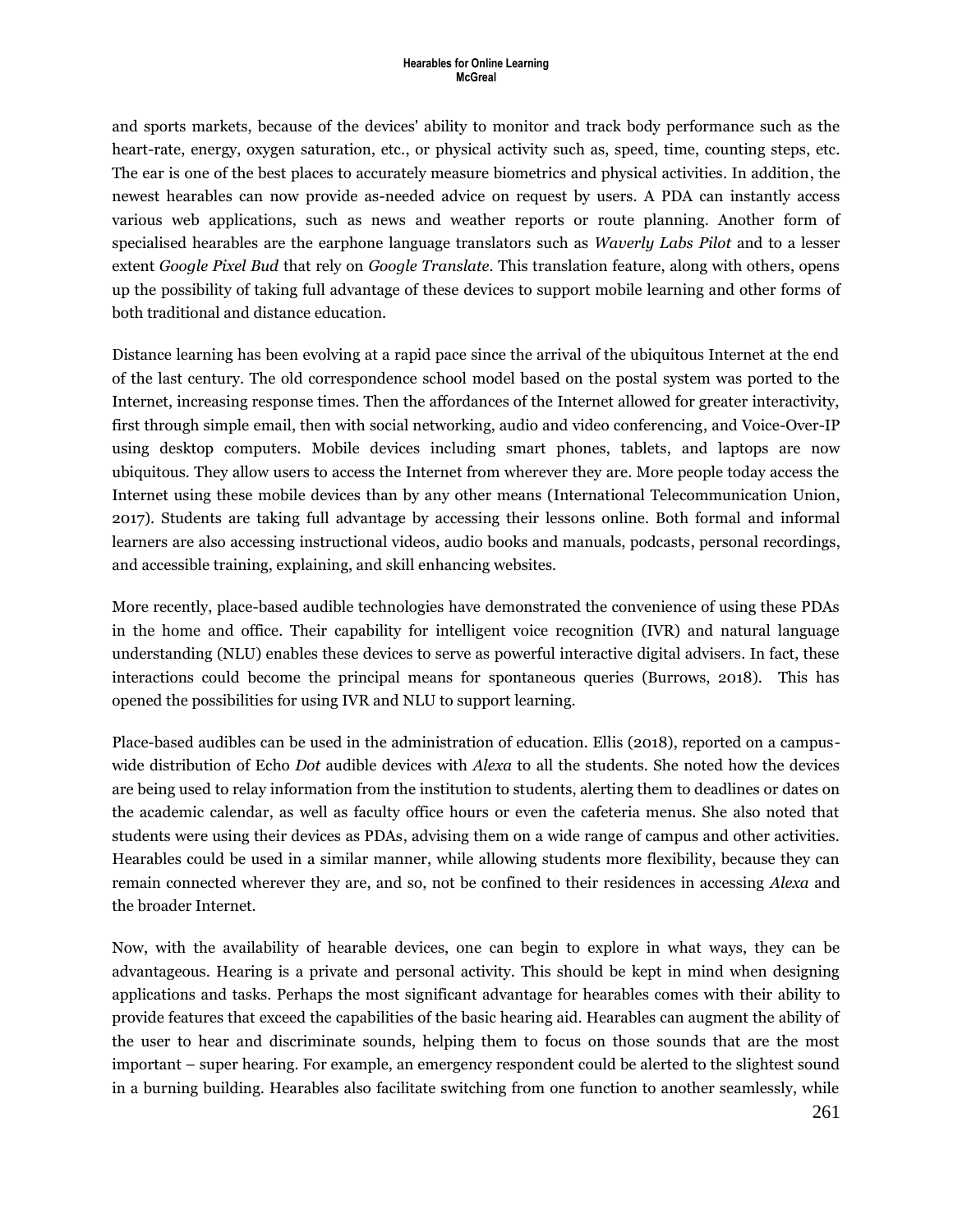providing useful advice as needed. With the growth of augmented reality and other forms of multimedia, users will need to have audio input, so hearables could become essential in these alternative environments. As we know from the user experience with the home-based audible devices, the voice interactions can be natural and personal. In a mobile environment, perhaps the most important application will be the ability of users to instantly access the information they need in real time; in the workplace; the added advantage of being hands-free cannot be underestimated.

Brown (2016) noted several advantages of hearables. Notably, they can be used for most, if not all, of the traditional sound-related applications, such as listening to music, and mitigating hearing loss. In addition, hearables can augment sounds; this benefit improves hearing above the norm by empowering users to apply selective noise cancellation (removing extraneous noise) and focus on specific sounds, such as a baby crying. Instant replay and recording of words is also possible, so users can check for understanding or file a recording as a record of an agreement. Another important feature is the ability to instantly translate from many languages. The biometric capabilities allow for measuring health and fitness variables, providing users with a health record and even sound an alert for a sudden medical emergency. Biometrics can also be used for security authentication.

For educators, the information/communications functions can be effectively exploited. These support the delivery of lectures, educational podcasts, notifications, and reminders through a wide variety of applications, while supporting interactivity. Intelligent hearables can determine the context and choose the right time and place to deliver the best content. These PDAs can become one of the principal ways we interact in learning.

There are significant challenges in using hearable devices. There are major concerns related to the social acceptability of people talking out loud in a public space or office. There has also been a stigma attached to hearing aids, with many people considering them to be unfashionable and only for the elderly. Manufacturers are addressing the stigma by designing devices that are unobtrusive, sitting securely inside the ear. Hunn (2015) suggests that the comfort of these new lightweight devices will help to destigmatise their use. Of course, another approach is to create more fashionable devices – [the earrings of the future](https://www.youtube.com/watch?v=GsBRKr1jQG8) (Lumen Couture, 2018).

Security of personal information is always an important consideration, especially when one considers that the microphone is always on. Users must be advised on exactly what is recorded and where it is stored, not to mention who controls access to it? As most companies are now adhering to European privacy regulations allowing personal control of information, we can hope that this does not remain a major issue.

There are several technical challenges for hearables. The need to reduce power usage and increase battery life has been identified, along with more reliable connectivity. High bandwidth connections are essential to support natural language communications, particularly those that require translation. These calculations require very fast processing speeds and so must be processed in the Cloud, as even the most modern devices do not have the computing power or memory capacity to perform required calculations. Blue Tooth 5 capability, which allows for a major reduction in power consumption, is also needed to support extended battery life. Fortunately, it is now incorporated in the latest mobile and hearable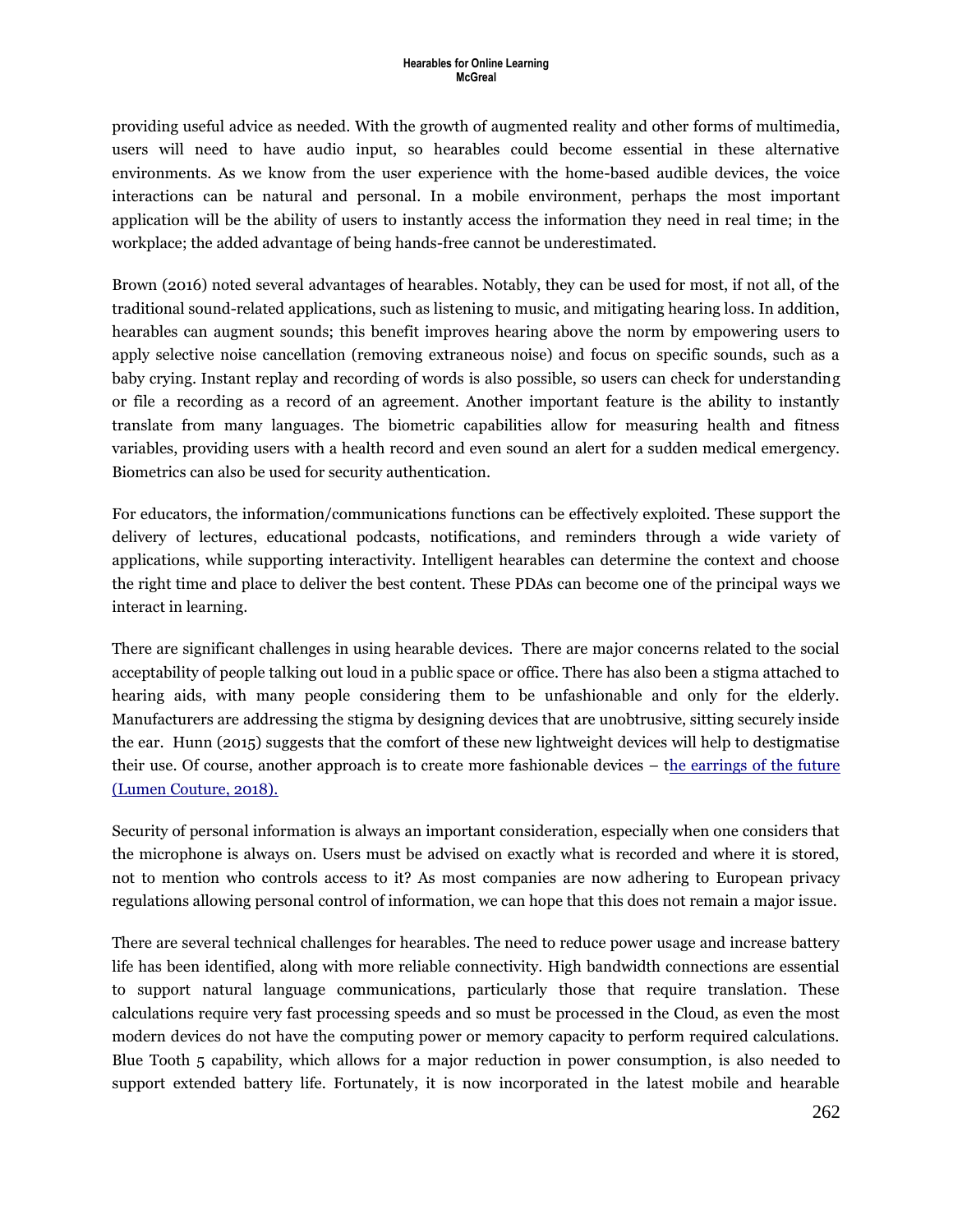devices.

On the other hand, the benefits of hearable devices are significant. They are easy to use and highly portable; learners can use them almost anywhere with Internet connectivity to communicate with teachers and other students. It is available at any time the learner wants to study. It can be highly personalised to suit the learner's abilities and learning environment. Moreover, the devices will be wellintegrated into the normal life and activities of the learners and not used only for learning.

Smart mobile devices are now ubiquitous among students and so we can assume that they will have one. This cannot be said for hearable devices yet, and it could take some time before they achieve the same level of ubiquity, if ever. On the other hand, lessons designed for hearable device use can be easily accessed by students on their mobile devices or other computers.

Learning using Hearable devices (H-Learning) is a subset of mobile learning, which itself is a subset of elearning. Therefore many of the lessons learnt from these implementations can be applied to H-Learning. Jones, Issroff, and Scanlon (2007) noted that mobile learning facilitated personal control and ownership in a fun environment, while supporting learning-in-context. As a specific instance of mobile devices, hearables share these characteristics. In online learning, hearables can be used in a similar fashion, providing student services and appropriate feedback to off-campus students as well as course content. Hearables can also be used (augmented or not) to improve personal voice-based contact between the students and their instructor, and among themselves, whether remotely or even when together in a classroom. Like other mobile devices, hearables, being easy to use, available and highly portable can also be accessed to provide course content, feedback to off-campus students, links to relevant resources, and more interactivity. (Mehdipour & Zerehkafi, 2013).

There are several different approaches to learning. Educators will need to experiment with different hearable devices, while piloting a variety of approaches to see what can be adapted to promote learning with or without hearable devices. In the beginning stage, it might be best to see hearables, not as standalone media for the transfer or construction of all the relevant knowledge or skills in a course, but rather as one of many aides in promoting learning. Today, blended learning is becoming the norm as more and more classroom-based courses integrate online components, whether that be a simple website or email exchanges. Online lectures and podcasts, as well as the audio from videos, can be easily accessed using hearables. Online text can also be made available on hearables as they are becoming much better in textto-speech conversion. Textual content can now be accessed in this manner, whether the course is classroom-based, blended, or fully online. One can envision students following their courses while on the move and using their hearables while walking, running, or while riding on the plane, train, car, or bus. Visual information (texts, videos, pictures, graphs, tables, etc.) can be accessed using other devices. Learners can make use of their hearables to master at least some, if not most of the content and/or skills presented in a course.

While hearables can be successfully used in this manner, there are several learning scenarios where they can arguably be the most effective medium for instruction. Certainly in music education and language teaching, they are poised to play a significant role. Listening, lies at the heart of both music and language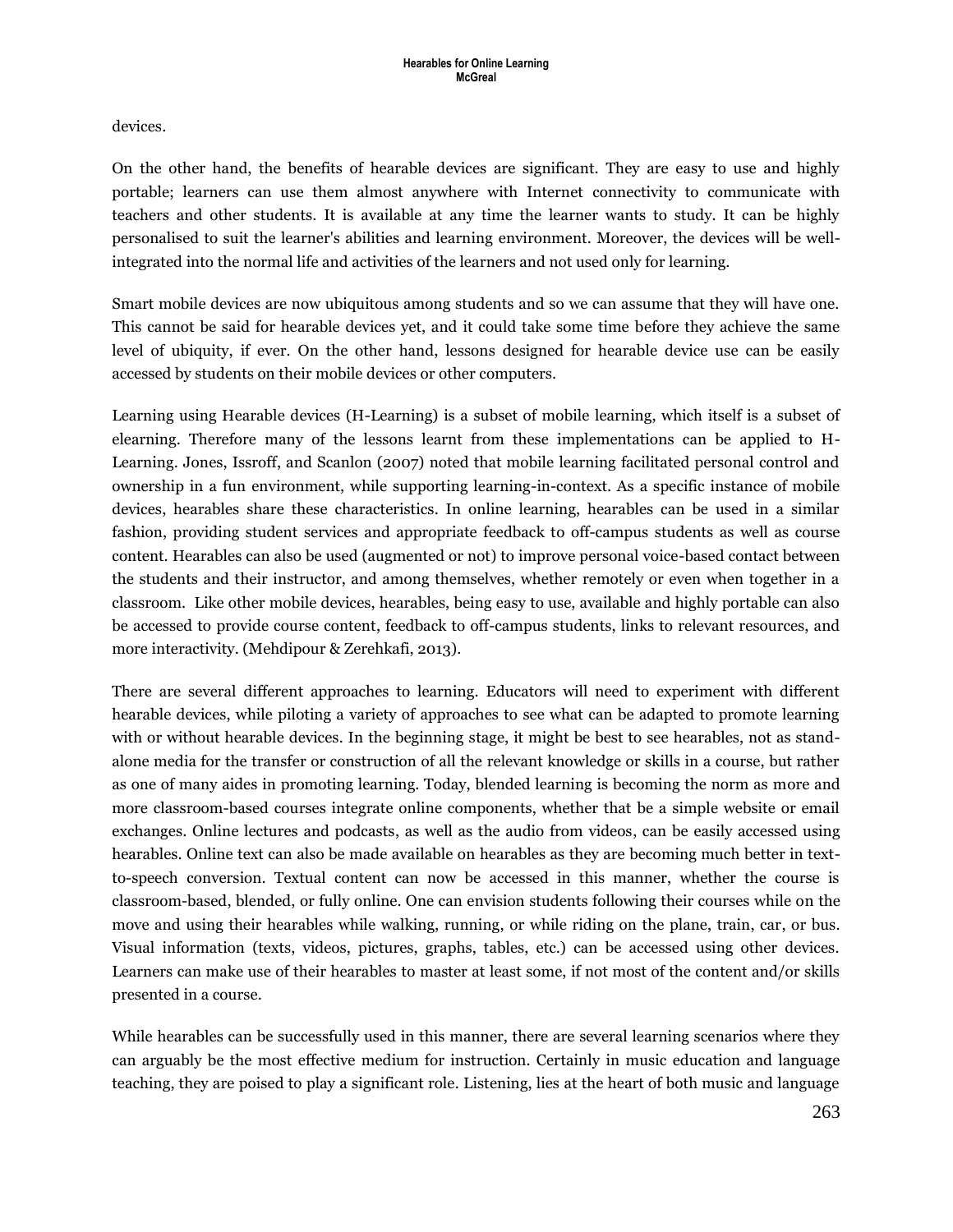comprehension (Vandergrift, 2007). Yet, other subject areas could also benefit, especially when considering different learning approaches. Among them are just-in-time/context-based learning, selfdirected learning, and personal/connectivist learning.

#### **Just-in-Time Learning/Context-Based-Learning**

With ubiquitous access to the Internet and its plethora of educational/training content, hearables are well-placed to play a significant, if not the most important role in supporting just-in-time learning. Using hearables, learners can now access important training whenever and wherever it is needed. In any mobile workplace, continuous training can be integrated into every workday using hearables. For example, when faced with faulty new machinery, a machinist can access instructions on how to fix the problem or even contact the manufacturer directly using hearables, while leaving his hands-free to follow instructions in real time. Sales people, while driving on their way to meet clients can use their hearables to brush up their knowledge of the customer, of their product line or even their presentation skills. To facilitate these training opportunities, designers should organize the content into bite-sized chunks as there are few workers who can spend an hour or even a half hour away from the job. People learn faster when the learning is immediately needed and in a meaningful context.

#### **Self-Directed Learning**

Hearables can play a key role in independent study. They can serve to detach learners from formal institutional education, expanding the variety of places, times, and ways their learning can be supported. They can serve as an important tool, helping a learner to become more independent, autonomous, motivated, organized, and disciplined. A PDA can help with identifying the learning resources needed, providing constructive feedback, monitoring progress, and aiding in the process of self-assessment and setting personal goals. In addition, hearables can be used to help structure study plans and create reasonable timelines. Having an advisor available with relevant information whenever needed also helps to instill in the learners the confidence to succeed.

#### **Personal Learning/Connectivism**

Hearables are well-placed to support context-aware, adaptive personal learning tailored to each individual learner's personal characteristics and situation. In this way, they can help learners to make their own decisions about what, where, when, and how to learn. Learners can take maximum advantage of the continuous connectivity afforded via hearables to achieve their learning objectives, and in the creation of a personal learning network. Immediate access, filtering knowledge domains for the most relevant information distributed on the Internet can be facilitated with the help of a PLA.

### **Conclusion**

So, hearables are coming here to stay both in the wider society and the educational community. There is a need for educators to conduct research using these new devices to support learning in different contexts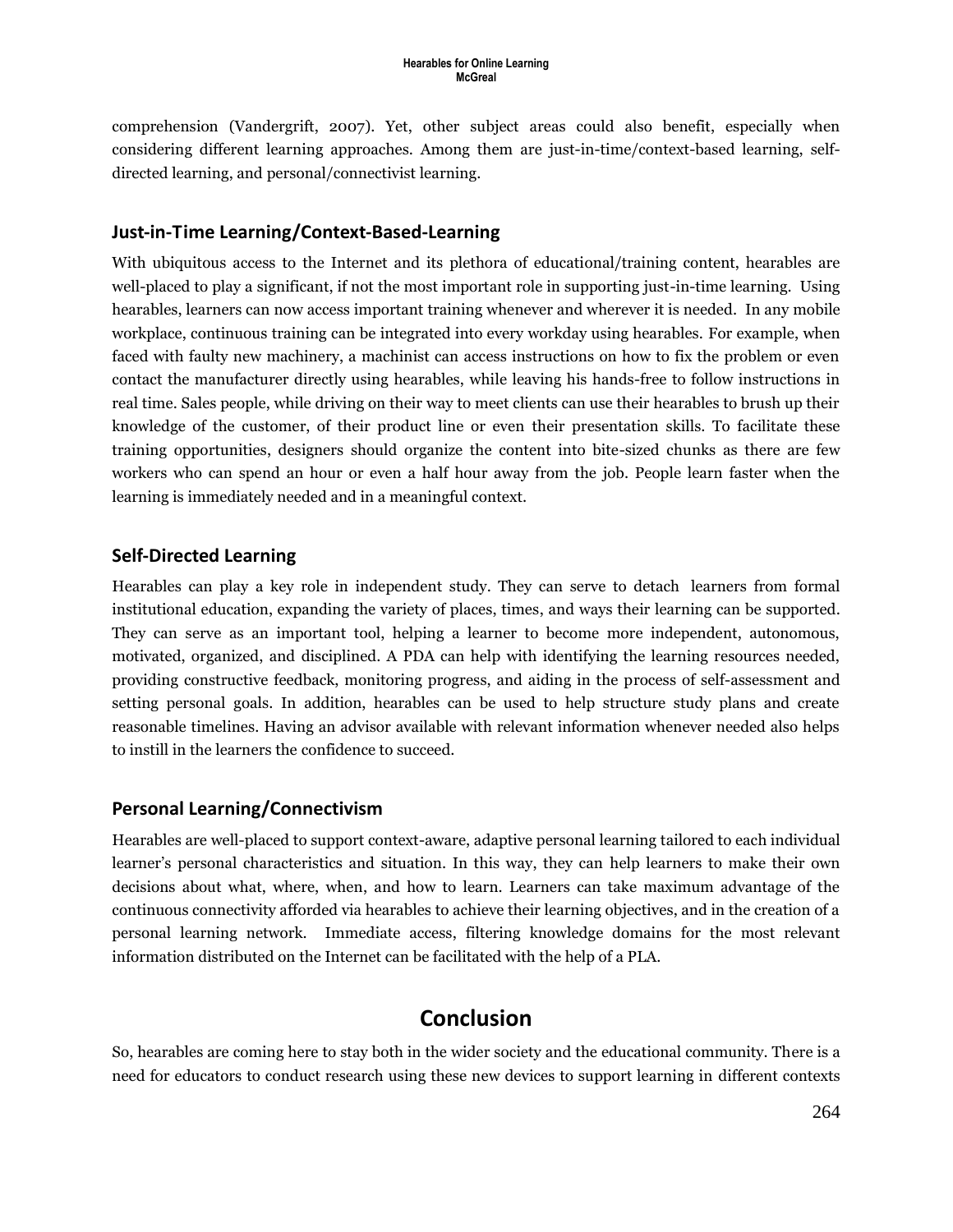(online, workplace, classroom) using a variety of approaches. Also, hearables should be tested in a variety of subject areas, (but I would suggest particularly in language learning) to determine not only their optimal uses, but also the challenges. Piers Fawkes has commented on one negative effect from using hearables. "Maybe instead of people staring at their screens, they are going to be staring off into the distance. What's it called? The thousand-yard stare" (Glazer, 2014). On a more positive note, perhaps hearables will be helpful in bringing users down to earth, like the slave of Augustus Caesar, who rode with him in his chariot, reminding him that he was not a god, repeatedly whispering in his ear "Memento homo" (Remember you are a man).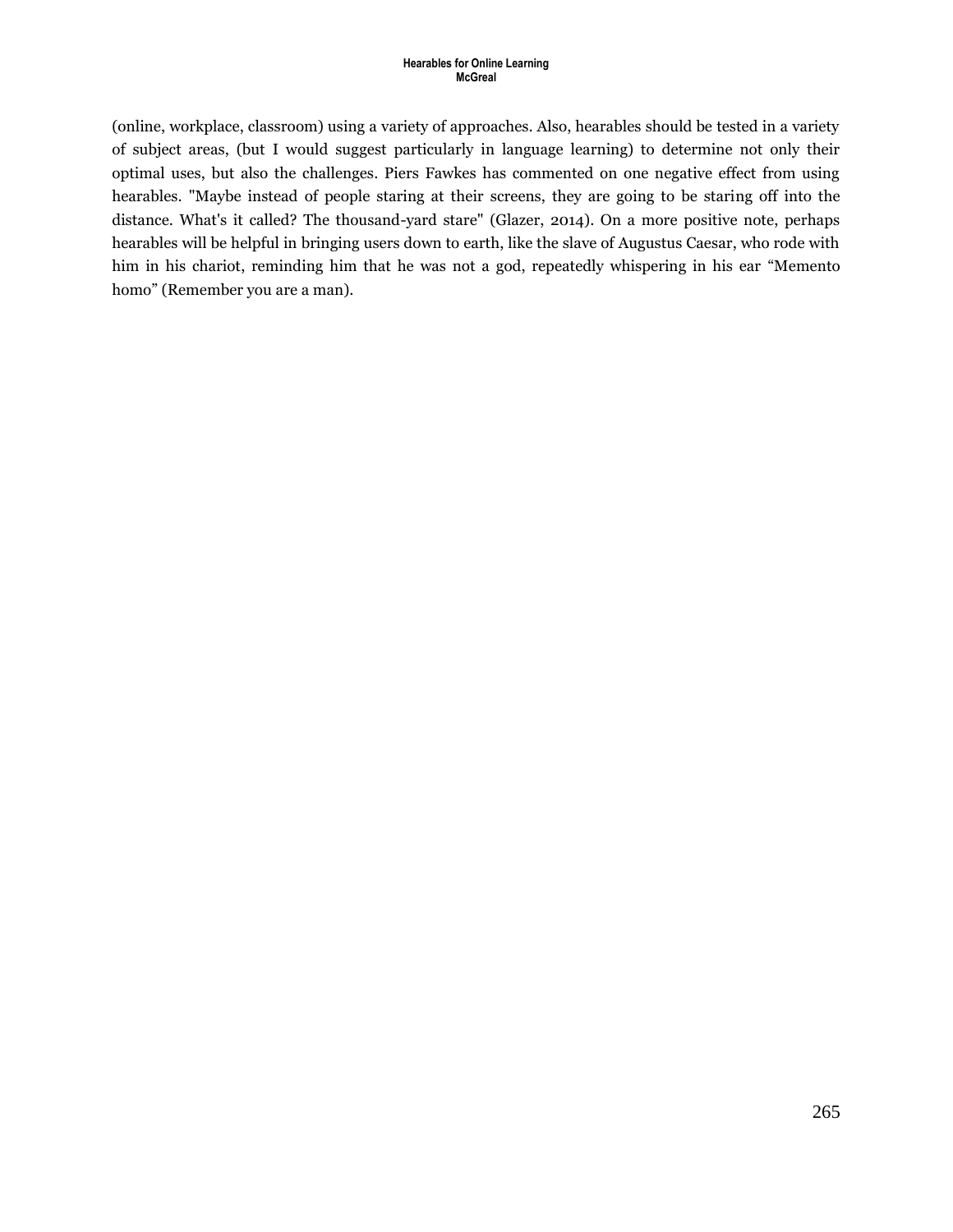## References

- Banks, L. (2018, June 13). The complete guide to hearable technology in 2018 (Blog post). Retrieved from <https://www.everydayhearing.com/hearing-technology/articles/hearables/>
- Brown, S. (2016, November 3). Hearables: The next big wearable platform (Blog post). Retrieved from <http://www.baldfuturist.com/blog/2016/11/1/hearables-the-next-big-platform>
- Burrows, P. (2018, August 2). The future is ear: Why "hearables" are finally tech's next big thing (Blog post). *Fast Company*. Retrieved from [https://www.fastcompany.com/90212065/the-future-is](https://www.fastcompany.com/90212065/the-future-is-ear-why-hearables-are-finally-techs-next-big-thing)[ear-why-hearables-are-finally-techs-next-big-thing](https://www.fastcompany.com/90212065/the-future-is-ear-why-hearables-are-finally-techs-next-big-thing)
- Computational Thinkers. (n.d.). Hearables no longer whispering wearables (Blog post). Retrieved from <https://www.computationalthinkers.com/hearables-no-longer-whispering-wearables/>
- Ellis, L. (2018, August 2). Hey, Alexa, Should we bring assistants to campus? These colleges gave them a shot. *The Chronicle of Higher Education*. Retrieved from <https://www.chronicle.com/article/Hey-Alexa-Should-We-Bring/244129>
- Glazer, J. (2014, April 29). Psst! Wearable devices could make big tech leaps, into your ear (Blog post). Retrieved from [https://www.npr.org/sections/alltechconsidered/2014/04/23/306171641/psst](https://www.npr.org/sections/alltechconsidered/2014/04/23/306171641/psst-wearable-devices-could-make-big-tech-leaps-into-your-ear)[wearable-devices-could-make-big-tech-leaps-into-your-ear](https://www.npr.org/sections/alltechconsidered/2014/04/23/306171641/psst-wearable-devices-could-make-big-tech-leaps-into-your-ear)
- Hunn, N. (2014). Hearables the new wearables (Blog post). Retrieved from [http://www.wearable](http://www.wearable-technologies.com/2014/04/hearables-the-new-wearables/)[technologies.com/2014/04/hearables-the-new-wearables/](http://www.wearable-technologies.com/2014/04/hearables-the-new-wearables/)
- Hunn, N. (2015, February). The market for smart wearable technology: A Consumer centric approach. Retrieved from [http://www.nickhunn.com/wp-content/uploads/downloads/2014/08/The-](http://www.nickhunn.com/wp-content/uploads/downloads/2014/08/The-Market-for-Smart-Wearables.pdf)[Market-for-Smart-Wearables.pdf](http://www.nickhunn.com/wp-content/uploads/downloads/2014/08/The-Market-for-Smart-Wearables.pdf)
- International Telecommunication Union. (2017). ICT facts and figures 2017 Retrieved from <https://www.itu.int/en/ITU-D/Statistics/Documents/facts/ICTFactsFigures2017.pdf>
- Jones, A., Issroff, K., & Scanlon, E. (2007). Affective factors in learning with mobile devices. In M. Sharples (Ed*.), Big issues in mobile learning. Report of a workshop* (pp. 15- 20). Nottingham: Learning Sciences Research Institute, University of Nottingham. Retrieved from<https://telearn.archives-ouvertes.fr/hal-00190254/document>
- Lumen Couture. (2018, July 9). "Hearable" fashion techhearables: Wearable tech for your ears (Video). Retrieved from<https://www.youtube.com/watch?v=GsBRKr1jQG8>
- Mehdipour, Y., & Zerehkafi, H. (2013, June). Mobile learning for education: Benefits and challenges. *International Journal of Computational Engineering Research, 03*(6). Retrieved from <https://pdfs.semanticscholar.org/4ff6/1a4dc3de4c53c1d7ec4d417d1a319467d38b.pdf#page=251>